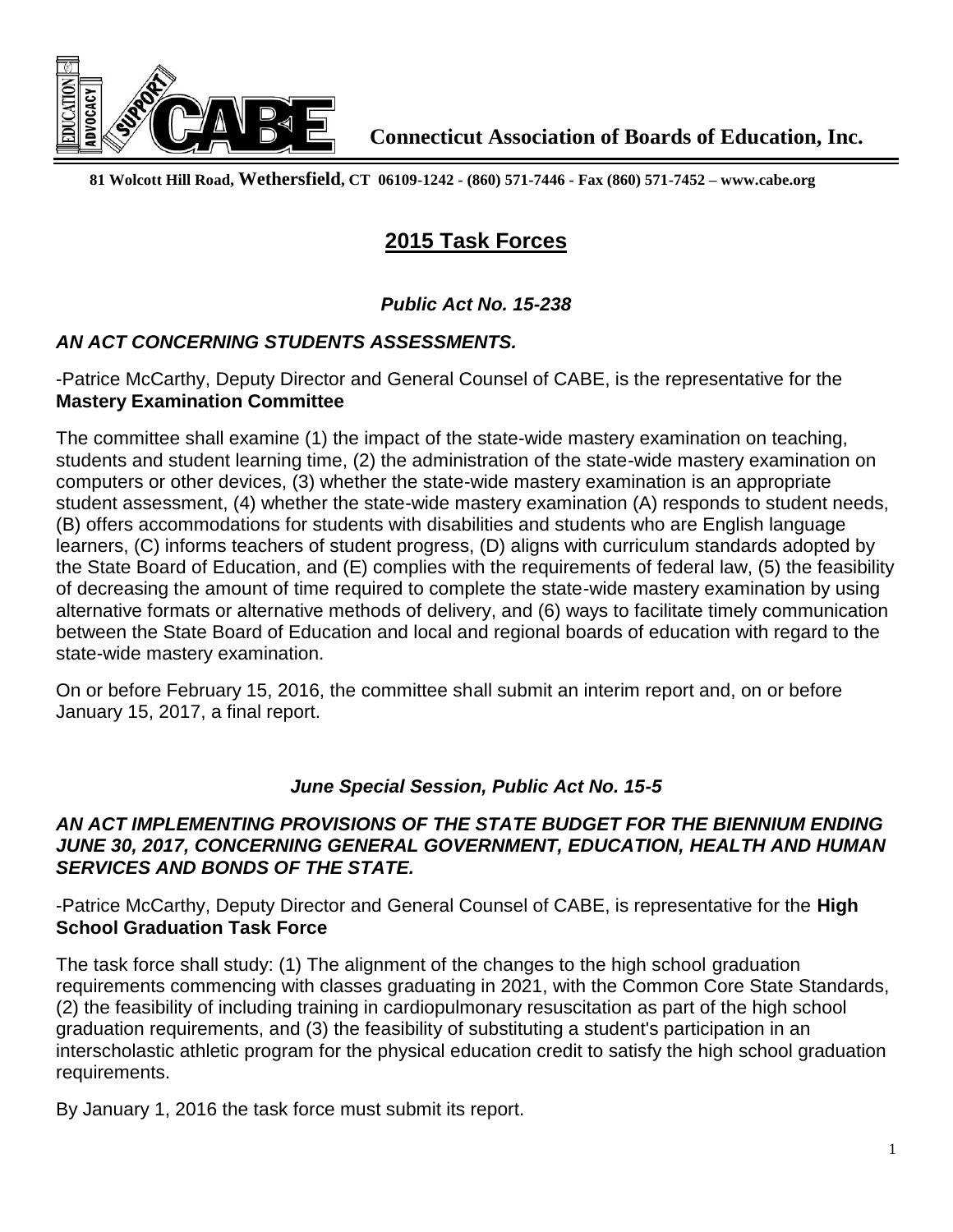# *Special Act No. 15-17*

#### *AN ACT ESTABLISHING A TASK FORCE TO STUDY LIFE-THREATENING FOOD ALLERGIES IN SCHOOLS.*

#### -Michelle Embree Ku, Newtown Board of Education is representing CABE on the **Life-Threating Food Allergies in Schools Task Force**

The task force shall examine (1) the efficacy of the implementation, dissemination and enforcement of the guidelines for the management of students with life-threatening food allergies and glycogen storage disease, developed by the Department of Education pursuant to section 10-212c of the general statutes, (2) methods used by school districts to ensure the safety of students with lifethreatening food allergies while such students are being transported to and from school, (3) the plans for the management of students with life-threatening food allergies and glycogen storage disease, implemented by local and regional boards of education pursuant to section 10-212c of the general statutes, to ensure the safety of students with life-threatening food allergies and their inclusion as fully participating members in the school community, (4) the emotional and psychosocial welfare of students with life-threatening food allergies as it relates to and is influenced by such students' membership in the school community and how such students are included or excluded from participating in school events, and (5) how instances of isolation or targeting of students with lifethreatening food allergies by other students, school staff or school policy are addressed by the school or district administration.

Not later than January 1, 2016, the task force shall submit a report.

## *June Special Session, Public Act No. 15-5*

#### *AN ACT IMPLEMENTING PROVISIONS OF THE STATE BUDGET FOR THE BIENNIUM ENDING JUNE 30, 2017, CONCERNING GENERAL GOVERNMENT, EDUCATION, HEALTH AND HUMAN SERVICES AND BONDS OF THE STATE.*

-Bob Rader, Executive Director of CABE, is the representative for the **Planning Commission for Education Committee**

In developing the strategic master plan, the commission shall address the following issues: (A) How to better organize the state public education system to streamline various and disparate mandates, initiatives and reforms that may compete with the articulated vision and mission; (B) the manner in which the public education system utilizes data and supports to inform and improve the provision of education in the state; (C) the extent to which the accountability system assesses the most worthy outcomes of public education; and (D) the identification and analysis of the most significant factors that effect and support the most worthy outcomes of public education for all students, including, but not limited to, poverty, socioeconomic and racial isolation, language barriers and parental engagement in a student's education.

In addressing the issues described in subdivision (1) of this subsection, the commission shall consider: (A) What are the most worthy outcomes of public education and what means can be taken to achieve such outcomes; (B) the extent to which the public education system prepares students to meet the challenges of work, citizenship and life upon graduation; (C) strategies to develop statewide education leadership goals and to enhance education leadership in conformance with such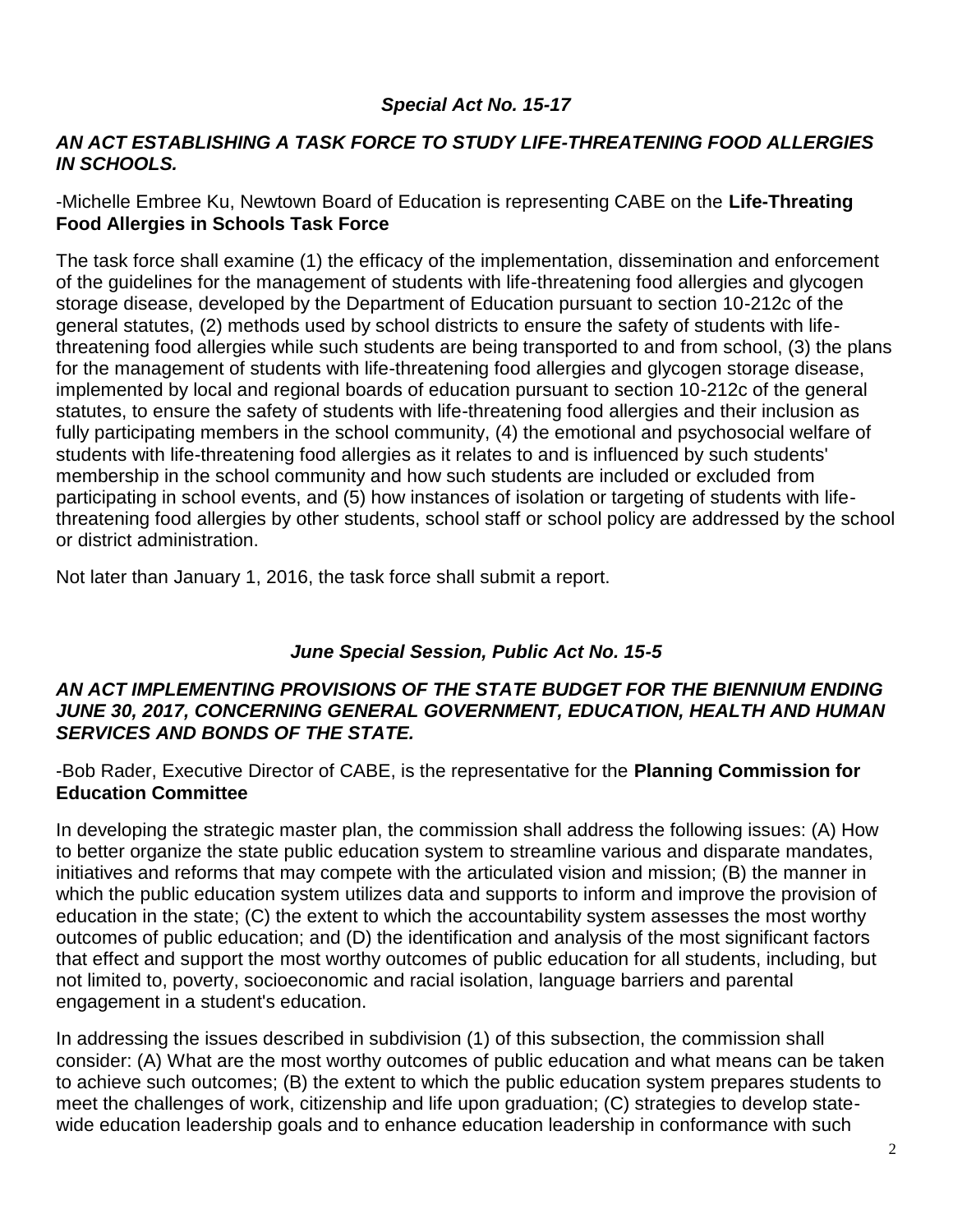goals; (D) ways to ensure effective communication and partnership between school districts and the families of children who attend public school in such school district, with particular focus on diversity; (E) ways to share best practices within the public education system, including, but not limited to, learning across methodologies, models and structures of educational excellence; (F) what innovations are necessary to excel in both competitiveness and character; (G) the extent to which the public education system empowers students and educators to excel, innovate and build on strengths; and (H) best practices that ensure high quality instruction and promote continuous systemic improvement.

The commission shall also examine and recommend changes to funding policies, practices and accountability in order to (A) align such funding policies, practices and accountability with the strategic master plan, (B) ensure that all school districts receive equitable funding from the state, and (C) determine and recommend measures to promote the adoption of ways in which resources can be most effectively utilized.

Not later than April 15, 2016, the commission shall submit a preliminary report and not later than February 15, 2017, the commission shall submit the strategic master plan, including specific goals and benchmarks for implementation, together with any recommendations for appropriate legislation and funding to the Governor and the joint standing committees of the General Assembly having cognizance of matters relating to education and appropriations.

## **Individual Education Program Advisory Council**

The council shall assist the Commissioner of Education in the development of a new individualized education program form that is easier for practitioners to use and easier for parents and students to understand.

The advisory council shall terminate on the date that the Commissioner of Education submits the new individualized education program form on or January 1, 2017, whichever is later.

## **Regional Educational Service Center Special Education Funding Working Group**

The working group shall: (1) Study the funding provided to and expenditures of regional educational service centers for the provision of special education and related services, including, but not limited to, the sources of special education funds received by regional educational service centers and the ways in which regional educational service centers use such funds to provide special education and related services, and (2) make recommendations regarding how regional educational service centers can access additional special education funding and use such funds more efficiently and in ways that expand the provision of special education services, such as transportation, training and therapeutic services.

Not later than July 1, 2016, the working group shall submit a report.

## **Regional Model**

Each regional educational service center shall develop, in consultation with the Department of Education, a regional model for the provision of special education services related to transportation, training and therapeutic services to be used for the provision of such special education services to all school districts served by such regional educational service center. Each regional model shall take into account the least restrictive environment for students receiving special education and related services and include (1) a regional transportation plan, developed in consultation with public transit districts, that provides transportation to children requiring special education and related services, (2) a regional educator training plan that provides special education training to teachers, school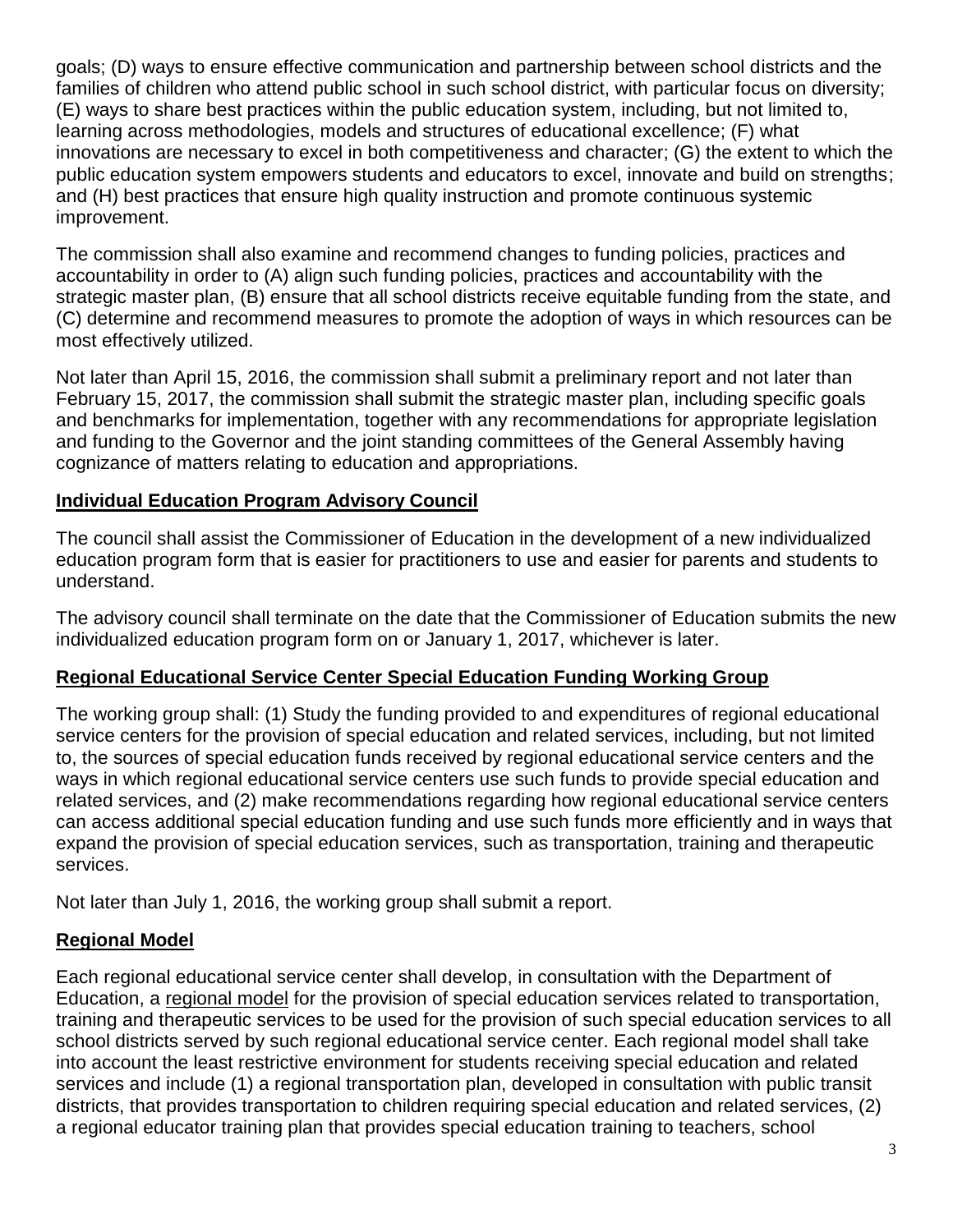paraprofessionals and administrators that includes, but need not be limited to, instruction regarding classroom techniques to improve the provision of special education and related services to children and the implementation of scientific research-based interventions, (3) a regional plan for the provision of therapeutic services, including, but not limited to, speech therapy, physical therapy and occupational therapy, and (4) a plan for the provision of transportation, training and therapeutic services in a manner that makes such services readily available to each school district served by the regional educational service center rather than by request of a school district.

Not later than October 1, 2016, each regional educational service center shall submit such model.

# *Public Act No. 15-242*

# *AN ACT CONCERNING VARIOUS REVISIONS TO THE PUBLIC HEALTH STATUTES.*

## **Childhood Nutrition Task Force**

Such study shall include, but not be limited to, an examination of (1) promoting healthier eating habits, (2) providing and promoting healthier options for school meals, and (3) the development of a nutrition education program for adoption by the local and regional school districts and integration into the physical education curriculum.

Not later than January 1, 2016, the task force shall submit a report.

# *Public Act No. 15-108*

#### *AN ACT CONCERNING TEACHER CERTIFICATION REQUIREMENTS FOR SHORTAGE AREAS, INTERSTATE AGREEMENTS FOR TEACHER CERTIFICATION RECIPROCITY, MINORITY TEACHER RECRUITMENT AND RETENTION AND CULTURAL COMPETENCY INSTRUCTION.*

## **Minority Teacher Recruitment**

There is established a task force to study and develop strategies to increase and improve the recruitment, preparation and retention of minority teachers, as defined in section CGS 10-155l, in public schools in the state. Such study shall include, but need not be limited to, an examination of current state-wide and school district demographics and a review of best practices.

The task force must report by February 1, 2016.

# **MORE**

# **Municipal Opportunities and Regional Efficiencies**

Education Policy Sub committee - **DRAFT** Recommendations

The State should create state, region and district level enrollment projections on an annual basis. Two pilots projects should be developed- one through a COG and the other through a RESC- to develop district level projections regionally.